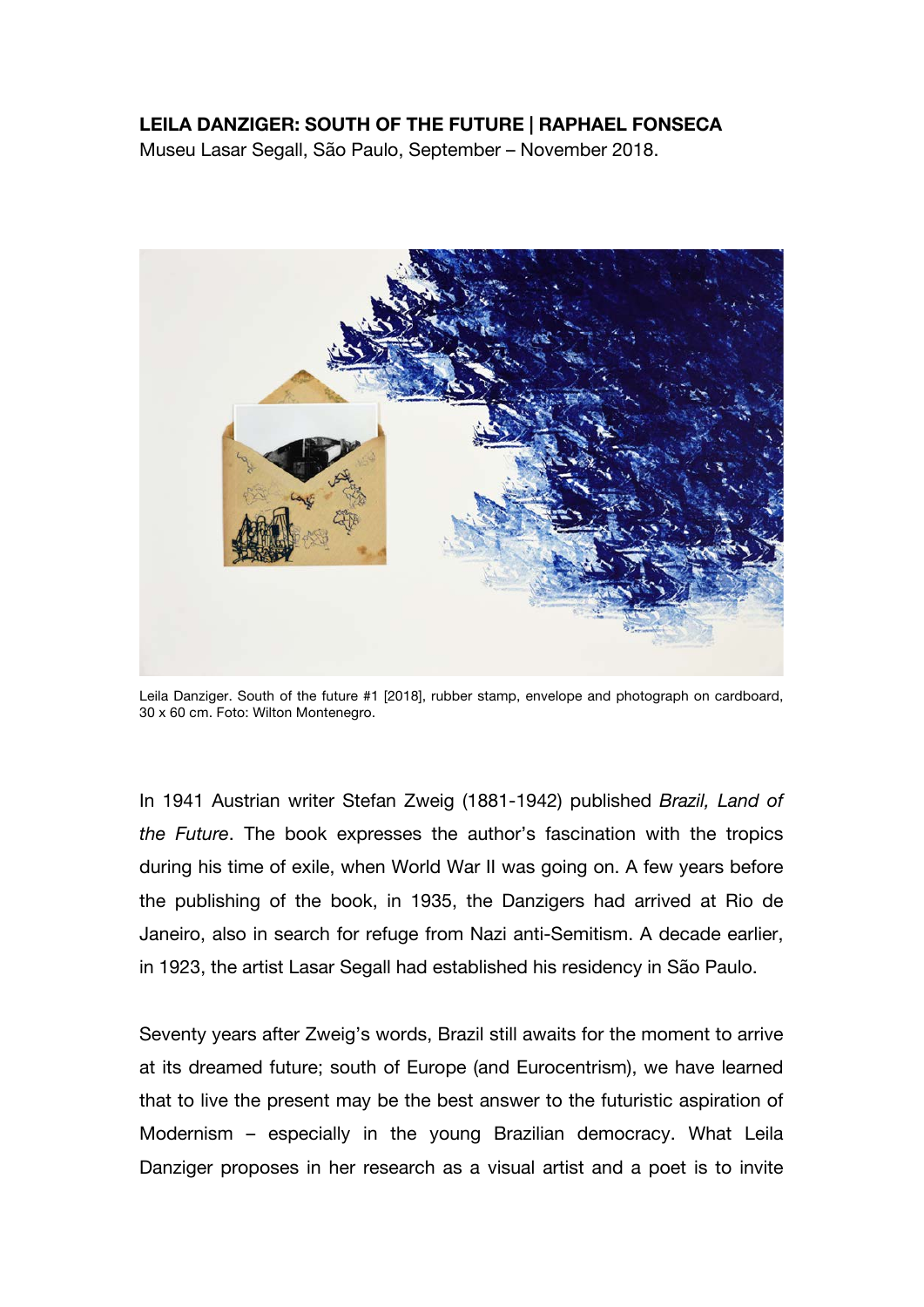one's skeptical look, the result of historical traumas that have brought us to the present. In order to achieve that, it is necessary to have one foot in now (present) and the other in then (past).

The narratives about the migration process, not only of her family, but of thousands of German-Jews, who then saw Brazil as the territory for a new beginning, are central in this art exposition. Graphic pieces are the material and theme of the gathered works – appointment books, didactic and fiction books – and they make us reflect on the affective sphere once attached to them. The stains on the papers are essential for us to remember of the temporal accumulation and to perceive its contaminations by bodily fluids and places of packing. The furniture of the living room and the office of a family might become the drawers of a historic archive.

*Bildung* ("cultural formation" in German), the installation in the first room, is constituted by German books brought by her paternal grandparents. Goethe, Lessing, among other authors, were transported to the south of the globe both as study objects and as souvenirs from a north to which returning was uncertain. The arrival at the country placed the immigrants between the attempt to preserve a language and the encounter with Portuguese. To such transatlantic library didactic books on the "history of Brazil" were added, a result from the artist's mother and maternal grandmother's profession, both teachers. Many were printed during the military dictatorship of the Estado Novo, and it is not uncommon to find an appeal to the abstract notion of "homeland" on their covers. Just a little after running away from radical German nationalism and too soon these bodies were colliding with waves of repression from tropical nationalisms.

The juxtaposition of images is a recurrent method in the artist's production and can be seen not only in these images with an informative imprint, but also in the series in which blank appointment books are sewn or sustained by magnets. Books collected during the remodeling of the library at the